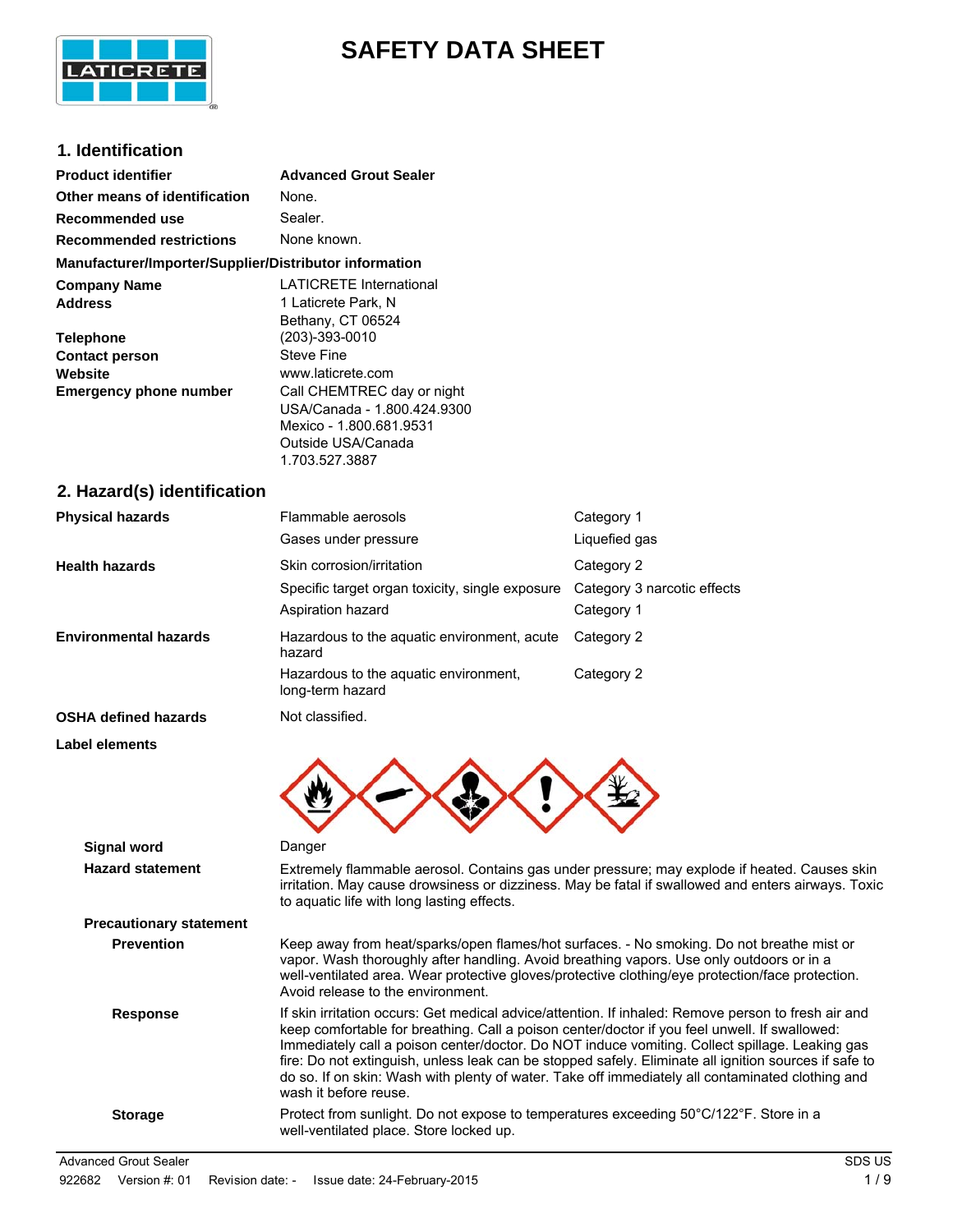## **3. Composition/information on ingredients**

**Hazard(s) not otherwise classified (HNOC)**

| <b>Mixtures</b>                                                              |                                                                                                                                                                                                                                                                                                                                                                                         |                   |           |
|------------------------------------------------------------------------------|-----------------------------------------------------------------------------------------------------------------------------------------------------------------------------------------------------------------------------------------------------------------------------------------------------------------------------------------------------------------------------------------|-------------------|-----------|
| <b>Chemical name</b>                                                         |                                                                                                                                                                                                                                                                                                                                                                                         | <b>CAS number</b> | %         |
| Naphtha (petroleum),<br>hydrotreated heavy                                   |                                                                                                                                                                                                                                                                                                                                                                                         | 64742-48-9        | $60 - 80$ |
| <b>Butane</b>                                                                |                                                                                                                                                                                                                                                                                                                                                                                         | 106-97-8          | $10 - 20$ |
| Propane                                                                      |                                                                                                                                                                                                                                                                                                                                                                                         | 74-98-6           | $10 - 20$ |
| <b>Partially Fluorinated Acrylic</b><br>Copolymer                            |                                                                                                                                                                                                                                                                                                                                                                                         | Proprietary       | $\leq$ 2  |
| n-Butyl acetate                                                              |                                                                                                                                                                                                                                                                                                                                                                                         | 123-86-4          | < 2       |
| <b>Composition comments</b>                                                  | All concentrations are in percent by weight unless ingredient is a gas. Gas concentrations are in<br>percent by volume.                                                                                                                                                                                                                                                                 |                   |           |
| 4. First-aid measures                                                        |                                                                                                                                                                                                                                                                                                                                                                                         |                   |           |
| <b>Inhalation</b>                                                            | Move into fresh air and keep at rest. If breathing stops, provide artificial respiration. Get medical<br>attention if any discomfort continues.                                                                                                                                                                                                                                         |                   |           |
| <b>Skin contact</b>                                                          | Flush thoroughly with water for at least 15 minutes. Wash skin with soap and water. Get medical<br>attention if irritation develops and persists.<br>Frostbite: Do not remove clothes, but flush with copious amounts of lukewarm water. Call an<br>ambulance and continue to flush during transportation to hospital.                                                                  |                   |           |
| Eye contact                                                                  | Flush thoroughly with water for at least 15 minutes. Remove contact lenses, if present and easy to<br>do. Get medical attention immediately.                                                                                                                                                                                                                                            |                   |           |
| Ingestion                                                                    | Immediately rinse mouth and drink plenty of water. Keep person under observation. If person<br>becomes uncomfortable take to hospital along with these instructions. Get medical attention if<br>symptoms occur.                                                                                                                                                                        |                   |           |
| <b>Most important</b><br>symptoms/effects, acute and<br>delayed              | Skin irritation. Irritation of nose and throat. Irritating to mucous membranes. Droplets of the<br>product aspirated into the lungs through ingestion or vomiting may cause a serious chemical<br>pneumonia. Exposure to rapidly expanding gas or vaporizing liquid may cause frostbite ("cold<br>burn"). Very high exposure can cause suffocation from lack of oxygen.                 |                   |           |
| Indication of immediate<br>medical attention and special<br>treatment needed | Treat symptomatically.                                                                                                                                                                                                                                                                                                                                                                  |                   |           |
| <b>General information</b>                                                   | Ensure that medical personnel are aware of the material(s) involved, and take precautions to<br>protect themselves.                                                                                                                                                                                                                                                                     |                   |           |
| 5. Fire-fighting measures                                                    |                                                                                                                                                                                                                                                                                                                                                                                         |                   |           |
| Suitable extinguishing media                                                 | Extinguish with alcohol-resistant foam, carbon dioxide or dry powder.                                                                                                                                                                                                                                                                                                                   |                   |           |
| Unsuitable extinguishing<br>media                                            | Do not use a solid water stream as it may scatter and spread fire.                                                                                                                                                                                                                                                                                                                      |                   |           |
| Specific hazards arising from<br>the chemical                                | During fire, gases hazardous to health may be formed. Solvent vapors may form explosive<br>mixtures with air.                                                                                                                                                                                                                                                                           |                   |           |
| Special protective equipment<br>and precautions for firefighters             | Selection of respiratory protection for firefighting: follow the general fire precautions indicated in<br>the workplace. Self-contained breathing apparatus and full protective clothing must be worn in<br>case of fire.                                                                                                                                                               |                   |           |
| <b>Fire fighting</b><br>equipment/instructions                               | In case of fire and/or explosion do not breathe fumes. Wear full protective clothing, including<br>helmet, self-contained positive pressure or pressure demand breathing apparatus, protective<br>clothing and face mask. Move containers from fire area if you can do it without risk.                                                                                                 |                   |           |
| <b>General fire hazards</b>                                                  | Extremely flammable aerosol - contents under pressure. Aerosol containers can explode when<br>heated, due to excessive pressure build-up. The product is extremely flammable, and explosive<br>vapor/air mixtures may be formed even at normal room temperatures. Gas may travel considerable<br>distance to a source of ignition and flash back. May form explosive mixtures with air. |                   |           |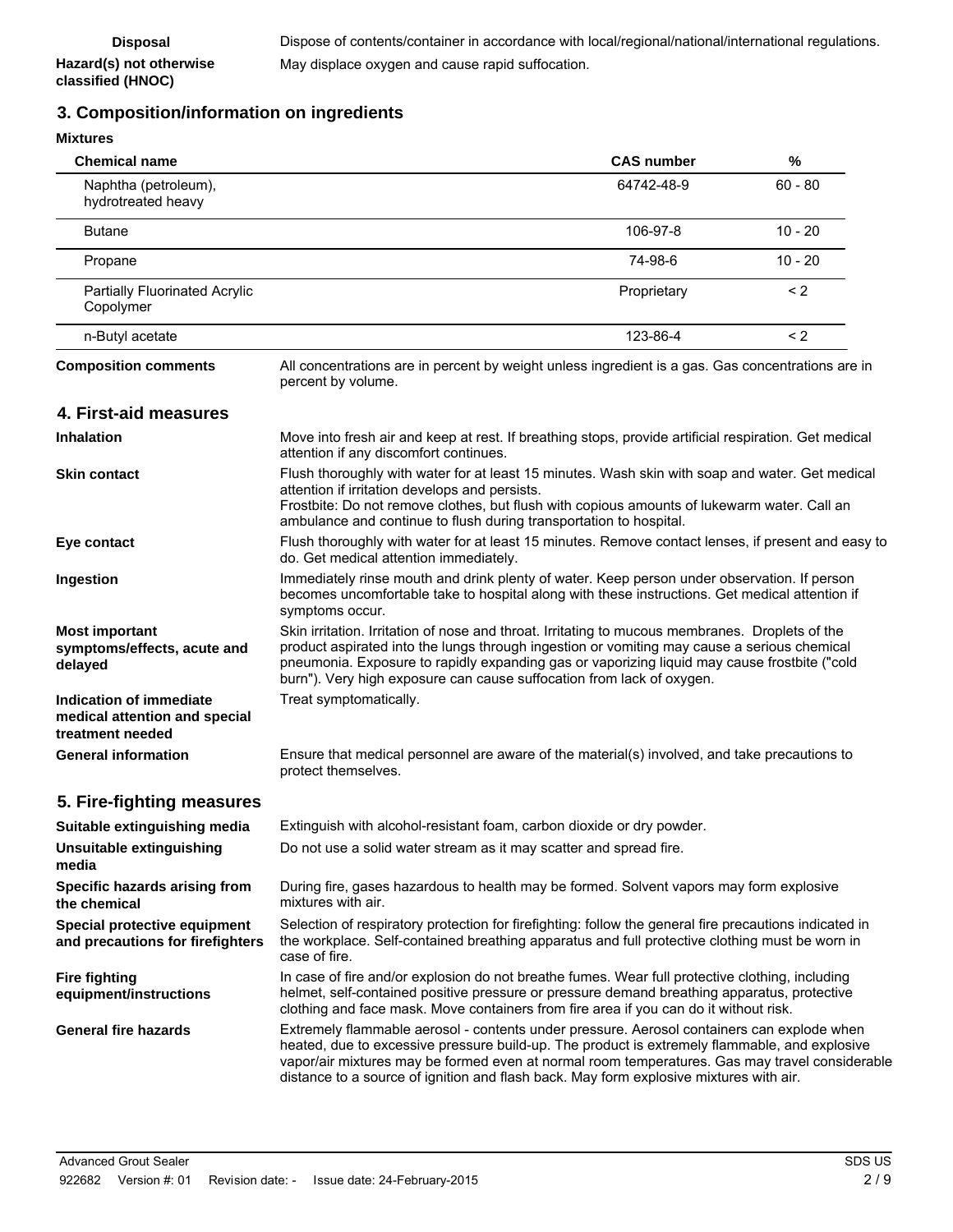### **6. Accidental release measures**

| Personal precautions,<br>protective equipment and<br>emergency procedures | Extinguish all ignition sources. Avoid sparks, flames, heat and smoking. Ventilate. Do not breathe<br>mist or vapor. Avoid contact with skin and eyes. Local authorities should be advised if significant<br>spillages cannot be contained. Stay upwind. Do not touch damaged containers or spilled material<br>unless wearing appropriate protective clothing. Keep people away from and upwind of spill/leak.<br>Ventilate closed spaces before entering. Use personal protection recommended in Section 8 of the<br>SDS.                                                                                                                                                                                                            |
|---------------------------------------------------------------------------|----------------------------------------------------------------------------------------------------------------------------------------------------------------------------------------------------------------------------------------------------------------------------------------------------------------------------------------------------------------------------------------------------------------------------------------------------------------------------------------------------------------------------------------------------------------------------------------------------------------------------------------------------------------------------------------------------------------------------------------|
| Methods and materials for<br>containment and cleaning up                  | ELIMINATE all ignition sources (no smoking, flares, sparks or flames in immediate area). Stop the<br>flow of material, if this is without risk. Prevent entry into waterways, sewers, basements or confined<br>areas. Keep combustibles (wood, paper, oil, etc.) away from spilled material. This product is<br>miscible in water.                                                                                                                                                                                                                                                                                                                                                                                                     |
|                                                                           | Large Spills: Dike the spilled material, where this is possible. Following product recovery, flush<br>area with water. Cover with plastic sheet to prevent spreading. Absorb spillage with<br>non-combustible, absorbent material.                                                                                                                                                                                                                                                                                                                                                                                                                                                                                                     |
|                                                                           | Small Spills: Clean surface thoroughly to remove residual contamination.                                                                                                                                                                                                                                                                                                                                                                                                                                                                                                                                                                                                                                                               |
|                                                                           | Never return spills in original containers for re-use.                                                                                                                                                                                                                                                                                                                                                                                                                                                                                                                                                                                                                                                                                 |
| <b>Environmental precautions</b>                                          | Prevent further leakage or spillage if safe to do so. Do not contaminate water.                                                                                                                                                                                                                                                                                                                                                                                                                                                                                                                                                                                                                                                        |
| 7. Handling and storage                                                   |                                                                                                                                                                                                                                                                                                                                                                                                                                                                                                                                                                                                                                                                                                                                        |
| <b>Precautions for safe handling</b>                                      | Wash thoroughly after handling. Avoid prolonged exposure. Avoid contact with skin, eyes and<br>clothing. Do not breathe mist or vapor. The product is extremely flammable. May form explosive<br>mixtures with air. Ground container and transfer equipment to eliminate static electric sparks. Do<br>not handle or store near an open flame, heat or other sources of ignition. Contents under pressure.<br>Do not puncture. Do not expose to electric current or heat. Take precautionary measures against<br>static discharges. All equipment used when handling the product must be grounded. Use<br>non-sparking tools and explosion-proof equipment. Use only in well-ventilated areas. Handle and<br>open container with care. |
| Conditions for safe storage,<br>including any incompatibilities           | Keep away from heat, sparks and open flame. Store in cool place. Keep in a well-ventilated place.<br>Keep container tightly closed. Keep in an area equipped with sprinklers. Keep this material away<br>from food, drink and animal feed. Use care in handling/storage. Keep away from sources of<br>ignition - No smoking.                                                                                                                                                                                                                                                                                                                                                                                                           |

## **8. Exposure controls/personal protection**

#### **Occupational exposure limits**

#### **US. OSHA Table Z-1 Limits for Air Contaminants (29 CFR 1910.1000)**

| <b>Components</b>                                              | <b>Type</b> | Value      |  |
|----------------------------------------------------------------|-------------|------------|--|
| Naphtha (petroleum),<br>hydrotreated heavy (CAS<br>64742-48-9) | <b>PEL</b>  | 400 mg/m3  |  |
|                                                                |             | $100$ ppm  |  |
| n-Butyl acetate (CAS<br>$123 - 86 - 4$                         | <b>PEL</b>  | 710 mg/m3  |  |
|                                                                |             | $150$ ppm  |  |
| Propane (CAS 74-98-6)                                          | <b>PEL</b>  | 1800 mg/m3 |  |
|                                                                |             | 1000 ppm   |  |
| <b>US. ACGIH Threshold Limit Values</b>                        |             |            |  |
| <b>Components</b>                                              | <b>Type</b> | Value      |  |
| Butane (CAS 106-97-8)                                          | <b>STEL</b> | 1000 ppm   |  |
| n-Butyl acetate (CAS<br>123-86-4)                              | <b>STEL</b> | 200 ppm    |  |
|                                                                | TWA         | $150$ ppm  |  |
| US. NIOSH: Pocket Guide to Chemical Hazards                    |             |            |  |
| <b>Components</b>                                              | <b>Type</b> | Value      |  |
| Butane (CAS 106-97-8)                                          | TWA         | 1900 mg/m3 |  |
|                                                                |             | 800 ppm    |  |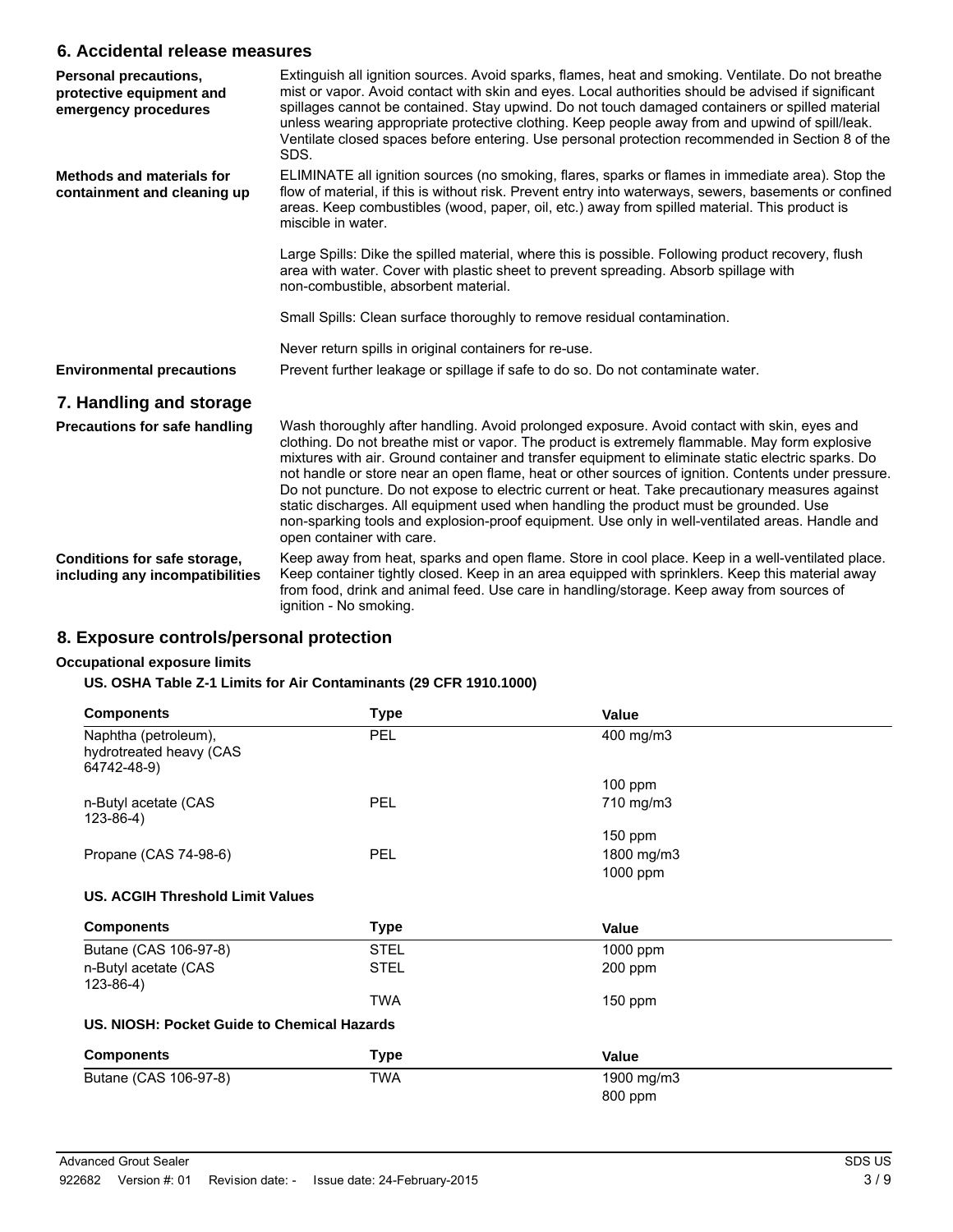#### **US. NIOSH: Pocket Guide to Chemical Hazards**

| <b>Components</b>                                              | <b>Type</b>                                                                                                                                                                                                                                                                                                                                                                                                                                                                                                                                                                                                                                                                                                                                                                                                        | <b>Value</b>                                                                                  |
|----------------------------------------------------------------|--------------------------------------------------------------------------------------------------------------------------------------------------------------------------------------------------------------------------------------------------------------------------------------------------------------------------------------------------------------------------------------------------------------------------------------------------------------------------------------------------------------------------------------------------------------------------------------------------------------------------------------------------------------------------------------------------------------------------------------------------------------------------------------------------------------------|-----------------------------------------------------------------------------------------------|
| Naphtha (petroleum),<br>hydrotreated heavy (CAS<br>64742-48-9) | <b>TWA</b>                                                                                                                                                                                                                                                                                                                                                                                                                                                                                                                                                                                                                                                                                                                                                                                                         | 400 mg/m3                                                                                     |
|                                                                |                                                                                                                                                                                                                                                                                                                                                                                                                                                                                                                                                                                                                                                                                                                                                                                                                    | $100$ ppm                                                                                     |
| n-Butyl acetate (CAS<br>$123-86-4)$                            | <b>STEL</b>                                                                                                                                                                                                                                                                                                                                                                                                                                                                                                                                                                                                                                                                                                                                                                                                        | 950 mg/m3                                                                                     |
|                                                                |                                                                                                                                                                                                                                                                                                                                                                                                                                                                                                                                                                                                                                                                                                                                                                                                                    | 200 ppm                                                                                       |
|                                                                | <b>TWA</b>                                                                                                                                                                                                                                                                                                                                                                                                                                                                                                                                                                                                                                                                                                                                                                                                         | 710 mg/m3                                                                                     |
|                                                                |                                                                                                                                                                                                                                                                                                                                                                                                                                                                                                                                                                                                                                                                                                                                                                                                                    | $150$ ppm                                                                                     |
| Propane (CAS 74-98-6)                                          | <b>TWA</b>                                                                                                                                                                                                                                                                                                                                                                                                                                                                                                                                                                                                                                                                                                                                                                                                         | 1800 mg/m3                                                                                    |
|                                                                |                                                                                                                                                                                                                                                                                                                                                                                                                                                                                                                                                                                                                                                                                                                                                                                                                    | 1000 ppm                                                                                      |
| <b>Biological limit values</b>                                 | No biological exposure limits noted for the ingredient(s).                                                                                                                                                                                                                                                                                                                                                                                                                                                                                                                                                                                                                                                                                                                                                         |                                                                                               |
| <b>Exposure guidelines</b>                                     | Follow standard monitoring procedures.                                                                                                                                                                                                                                                                                                                                                                                                                                                                                                                                                                                                                                                                                                                                                                             |                                                                                               |
| Appropriate engineering<br>controls                            | Explosion proof exhaust ventilation should be used. Use process enclosures, local exhaust<br>ventilation, or other engineering controls to control airborne levels below recommended exposure<br>limits. Use explosion-proof equipment. Provide easy access to water supply or an emergency<br>shower.                                                                                                                                                                                                                                                                                                                                                                                                                                                                                                             |                                                                                               |
|                                                                | Individual protection measures, such as personal protective equipment                                                                                                                                                                                                                                                                                                                                                                                                                                                                                                                                                                                                                                                                                                                                              |                                                                                               |
| <b>Eye/face protection</b>                                     | Wear goggles/face shield.                                                                                                                                                                                                                                                                                                                                                                                                                                                                                                                                                                                                                                                                                                                                                                                          |                                                                                               |
| <b>Skin protection</b>                                         |                                                                                                                                                                                                                                                                                                                                                                                                                                                                                                                                                                                                                                                                                                                                                                                                                    |                                                                                               |
| <b>Hand protection</b>                                         | advisable. Suitable gloves can be recommended by the glove supplier.                                                                                                                                                                                                                                                                                                                                                                                                                                                                                                                                                                                                                                                                                                                                               | Wear protective gloves. Be aware that the liquid may penetrate the gloves. Frequent change is |
| <b>Other</b>                                                   | Wear appropriate chemical resistant clothing. Wear appropriate chemical resistant gloves.<br>Protective shoes or boots. Structural firefighters protective clothing provides limited protection in<br>fire situations ONLY; it is not effective in spill situations. Wear chemical protective equipment that<br>is specifically recommended by the Personal Protective Equipment manufacturer.                                                                                                                                                                                                                                                                                                                                                                                                                     |                                                                                               |
| <b>Respiratory protection</b>                                  | If engineering controls do not maintain airborne concentrations below recommended exposure<br>limits (where applicable) or to an acceptable level (in countries where exposure limits have not<br>been established), an approved respirator must be worn. Use a NIOSH/MSHA approved air<br>purifying respirator as needed to control exposure. Consult with respirator manufacturer to<br>determine respirator selection, use, and limitations. Use positive pressure, air-supplied respirator<br>for uncontrolled releases or when air purifying respirator limitations may be exceeded. Follow<br>respirator protection program requirements (OSHA 1910.134 and ANSI Z88.2) for all respirator<br>use. In case of inadequate ventilation or risk of inhalation of vapors, use suitable respiratory<br>equipment. |                                                                                               |
| <b>Thermal hazards</b>                                         | Wear appropriate thermal protective clothing, when necessary.                                                                                                                                                                                                                                                                                                                                                                                                                                                                                                                                                                                                                                                                                                                                                      |                                                                                               |
| General hygiene<br>considerations                              | Handle in accordance with good industrial hygiene and safety practice. Wash hands before breaks<br>and immediately after handling the product. When using, do not eat, drink or smoke. Launder<br>contaminated clothing before reuse. Remove and isolate contaminated clothing and shoes.                                                                                                                                                                                                                                                                                                                                                                                                                                                                                                                          |                                                                                               |

## **9. Physical and chemical properties**

| Appearance                                 | Compressed liquefied gas. |
|--------------------------------------------|---------------------------|
| <b>Physical state</b>                      | Liquid.                   |
| Form                                       | Aerosol liquid.           |
| Color                                      | Clear.                    |
| Odor                                       | Solvent.                  |
| Odor threshold                             | Not available.            |
| рH                                         | No data available.        |
| Melting point/freezing point               | Not applicable.           |
| Initial boiling point and boiling<br>range | Not available.            |
| <b>Flash point</b>                         | $<$ -0.4 °F (< -18.0 °C)  |
| <b>Evaporation rate</b>                    | Not applicable.           |
| Flammability (solid, gas)                  | Flammable gas.            |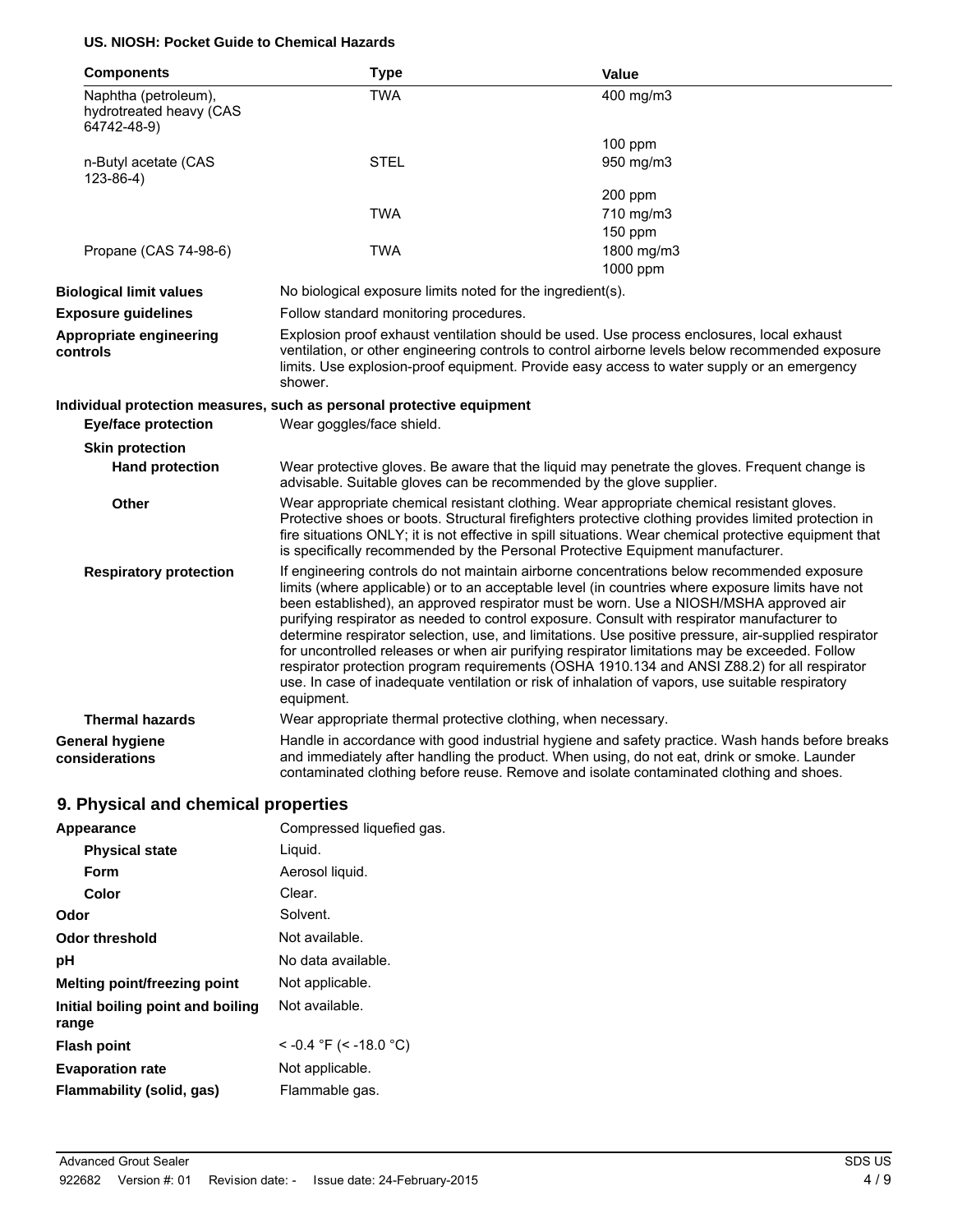| Upper/lower flammability or explosive limits      |                       |
|---------------------------------------------------|-----------------------|
| <b>Flammability limit - lower</b><br>$(\%)$       | 1.8 $%$ v/v           |
| <b>Flammability limit - upper</b><br>$(\%)$       | $9.5 \%$ v/v          |
| Explosive limit - lower (%)                       | Not available.        |
| Explosive limit - upper (%)                       | Not available.        |
| Vapor pressure                                    | Not available.        |
| Vapor density                                     | Not available.        |
| <b>Relative density</b>                           | 0.817                 |
| Solubility(ies)                                   |                       |
| Solubility (water)                                | Insoluble in water.   |
| <b>Partition coefficient</b><br>(n-octanol/water) | Not available.        |
| <b>Auto-ignition temperature</b>                  | Not available.        |
| <b>Decomposition temperature</b>                  | Not available.        |
| <b>Viscosity</b>                                  | Not available.        |
| <b>Other information</b><br>VOC (Weight %)        | 1.5 g Ozone/g product |
| 10 Stability and reactivity                       |                       |

#### **10. Stability and reactivity**

| <b>Reactivity</b>                            | The product is non-reactive under normal conditions of use, storage and transport.                                      |
|----------------------------------------------|-------------------------------------------------------------------------------------------------------------------------|
| <b>Chemical stability</b>                    | Stable under normal temperature conditions. Heat may cause the containers to explode.                                   |
| <b>Possibility of hazardous</b><br>reactions | Hazardous polymerization does not occur.                                                                                |
| <b>Conditions to avoid</b>                   | Heat, sparks, flames, elevated temperatures. Pressurized container: Must not be exposed for<br>temperatures above 50°C. |
| Incompatible materials                       | Strong oxidizing agents. Strong acids.                                                                                  |
| <b>Hazardous decomposition</b><br>products   | Thermal decomposition or combustion may liberate carbon oxides and other toxic gases or vapors.                         |

## **11. Toxicological information**

### **Information on likely routes of exposure**

| <b>Inhalation</b>                                                                  | Vapors/aerosol spray may irritate the respiratory system.                       |  |  |
|------------------------------------------------------------------------------------|---------------------------------------------------------------------------------|--|--|
| <b>Skin contact</b>                                                                | Causes skin irritation.                                                         |  |  |
| Eye contact                                                                        | May cause eye irritation on direct contact.                                     |  |  |
| Ingestion                                                                          | Ingestion may cause irritation and malaise.                                     |  |  |
| Symptoms related to the<br>physical, chemical and<br>toxicological characteristics | Skin irritation. Irritation of nose and throat. Irritating to mucous membranes. |  |  |

#### **Information on toxicological effects**

| , , , , , , , , , , , , , , , , |                                                          |                        |
|---------------------------------|----------------------------------------------------------|------------------------|
| <b>Components</b>               | <b>Species</b>                                           | <b>Test Results</b>    |
| Butane (CAS 106-97-8)           |                                                          |                        |
| Acute                           |                                                          |                        |
| Inhalation                      |                                                          |                        |
| LC50                            | Rat                                                      | 658 mg/l, 4 Hours      |
|                                 | Naphtha (petroleum), hydrotreated heavy (CAS 64742-48-9) |                        |
| Acute                           |                                                          |                        |
| Dermal                          |                                                          |                        |
| LD50                            | Rabbit                                                   | > 2000 mg/kg           |
| Inhalation                      |                                                          |                        |
| LC50                            | Rat                                                      | $>$ 4.96 mg/l, 4 Hours |
|                                 |                                                          |                        |

**Acute toxicity** May cause discomfort if swallowed

Advanced Grout Sealer SDS US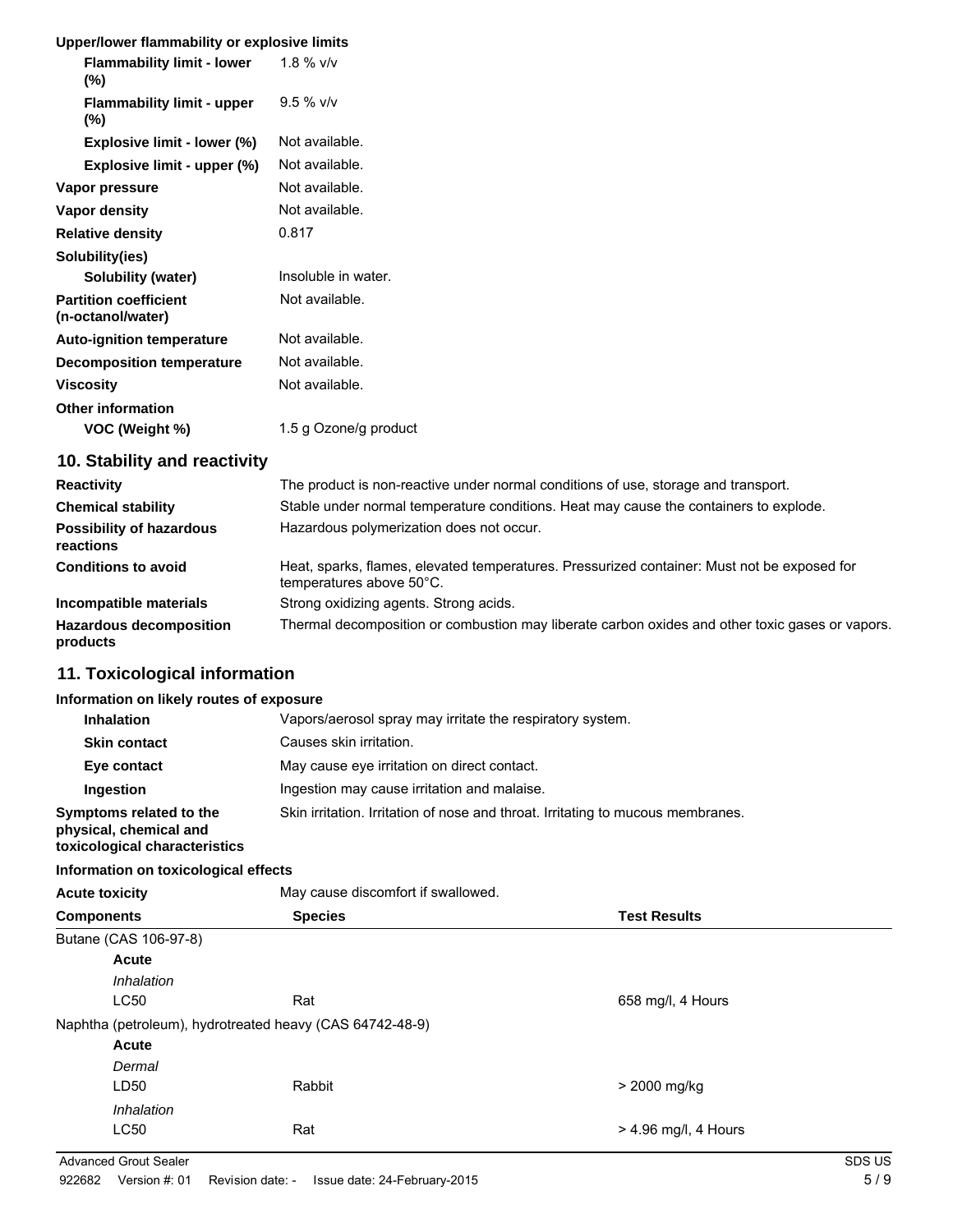| <b>Components</b>                                     | <b>Species</b>                                                                                                                                                                                                                                                   | <b>Test Results</b> |
|-------------------------------------------------------|------------------------------------------------------------------------------------------------------------------------------------------------------------------------------------------------------------------------------------------------------------------|---------------------|
| Oral                                                  |                                                                                                                                                                                                                                                                  |                     |
| LD50                                                  | Rat                                                                                                                                                                                                                                                              | > 5000 mg/kg        |
| Propane (CAS 74-98-6)                                 |                                                                                                                                                                                                                                                                  |                     |
| Acute                                                 |                                                                                                                                                                                                                                                                  |                     |
| Inhalation                                            |                                                                                                                                                                                                                                                                  |                     |
| <b>LC50</b>                                           | Rat                                                                                                                                                                                                                                                              | 1355 mg/l           |
| <b>Skin corrosion/irritation</b>                      | Causes skin irritation.                                                                                                                                                                                                                                          |                     |
| Serious eye damage/eye<br>irritation                  | May cause eye irritation.                                                                                                                                                                                                                                        |                     |
| <b>Respiratory or skin sensitization</b>              |                                                                                                                                                                                                                                                                  |                     |
| <b>Respiratory sensitization</b>                      | Not classified.                                                                                                                                                                                                                                                  |                     |
| <b>Skin sensitization</b>                             | Not a skin sensitizer.                                                                                                                                                                                                                                           |                     |
| Germ cell mutagenicity                                | Not classified.                                                                                                                                                                                                                                                  |                     |
| Carcinogenicity                                       | Not classified.                                                                                                                                                                                                                                                  |                     |
|                                                       | OSHA Specifically Regulated Substances (29 CFR 1910.1001-1050)                                                                                                                                                                                                   |                     |
| Not listed.                                           |                                                                                                                                                                                                                                                                  |                     |
| <b>Reproductive toxicity</b>                          | Not classified.                                                                                                                                                                                                                                                  |                     |
| Specific target organ toxicity -<br>single exposure   | May cause drowsiness or dizziness.                                                                                                                                                                                                                               |                     |
| Specific target organ toxicity -<br>repeated exposure | Not classified.                                                                                                                                                                                                                                                  |                     |
| <b>Aspiration hazard</b>                              | May be fatal if swallowed and enters airways.                                                                                                                                                                                                                    |                     |
| <b>Further information</b>                            | Droplets of the product aspirated into the lungs through ingestion or vomiting may cause a serious<br>chemical pneumonia. Organic solvents may be absorbed into the body by inhalation and cause<br>permanent damage to the nervous system, including the brain. |                     |

## **12. Ecological information**

| <b>Ecotoxicity</b>                                                                                                                    | Toxic to aguatic life with long lasting effects.                                                                                                                                                                                                             |                                     |                      |                         |
|---------------------------------------------------------------------------------------------------------------------------------------|--------------------------------------------------------------------------------------------------------------------------------------------------------------------------------------------------------------------------------------------------------------|-------------------------------------|----------------------|-------------------------|
| <b>Components</b>                                                                                                                     | <b>Species</b>                                                                                                                                                                                                                                               |                                     |                      | <b>Test Results</b>     |
| Naphtha (petroleum), hydrotreated heavy (CAS 64742-48-9)                                                                              |                                                                                                                                                                                                                                                              |                                     |                      |                         |
| <b>Aquatic</b>                                                                                                                        |                                                                                                                                                                                                                                                              |                                     |                      |                         |
| Algae                                                                                                                                 | IC50                                                                                                                                                                                                                                                         | Algae                               |                      | $\le$ 10 mg/l, 72 hours |
| Crustacea                                                                                                                             | EC50                                                                                                                                                                                                                                                         | Daphnia                             |                      | $\le$ 10 mg/l, 48 hours |
| <b>Fish</b>                                                                                                                           | <b>LC50</b>                                                                                                                                                                                                                                                  | Fish                                |                      | $\le$ 10 mg/l, 96 hours |
| <b>Persistence and degradability</b>                                                                                                  | No data is available on the degradability of this product.                                                                                                                                                                                                   |                                     |                      |                         |
| <b>Bioaccumulative potential</b>                                                                                                      |                                                                                                                                                                                                                                                              | No data available for this product. |                      |                         |
| Partition coefficient n-octanol / water (log Kow)<br>Butane (CAS 106-97-8)<br>Propane (CAS 74-98-6)<br>n-Butyl acetate (CAS 123-86-4) |                                                                                                                                                                                                                                                              |                                     | 2.89<br>2.36<br>1.78 |                         |
| <b>Mobility in soil</b>                                                                                                               | No data available.                                                                                                                                                                                                                                           |                                     |                      |                         |
| <b>Mobility in general</b>                                                                                                            | The product is insoluble in water.                                                                                                                                                                                                                           |                                     |                      |                         |
| Other adverse effects                                                                                                                 | No data available.                                                                                                                                                                                                                                           |                                     |                      |                         |
| 13. Disposal considerations                                                                                                           |                                                                                                                                                                                                                                                              |                                     |                      |                         |
| <b>Disposal instructions</b>                                                                                                          | Dispose of this material and its container at hazardous or special waste collection point. Do not<br>incinerate sealed containers. Do not allow this material to drain into sewers/water supplies.<br>Dispose in accordance with all applicable regulations. |                                     |                      |                         |
| Hazardous waste code                                                                                                                  | Waste codes should be assigned by the user based on the application for which the product was<br>used.                                                                                                                                                       |                                     |                      |                         |
| Waste from residues / unused<br>products                                                                                              | Dispose of in accordance with local regulations.                                                                                                                                                                                                             |                                     |                      |                         |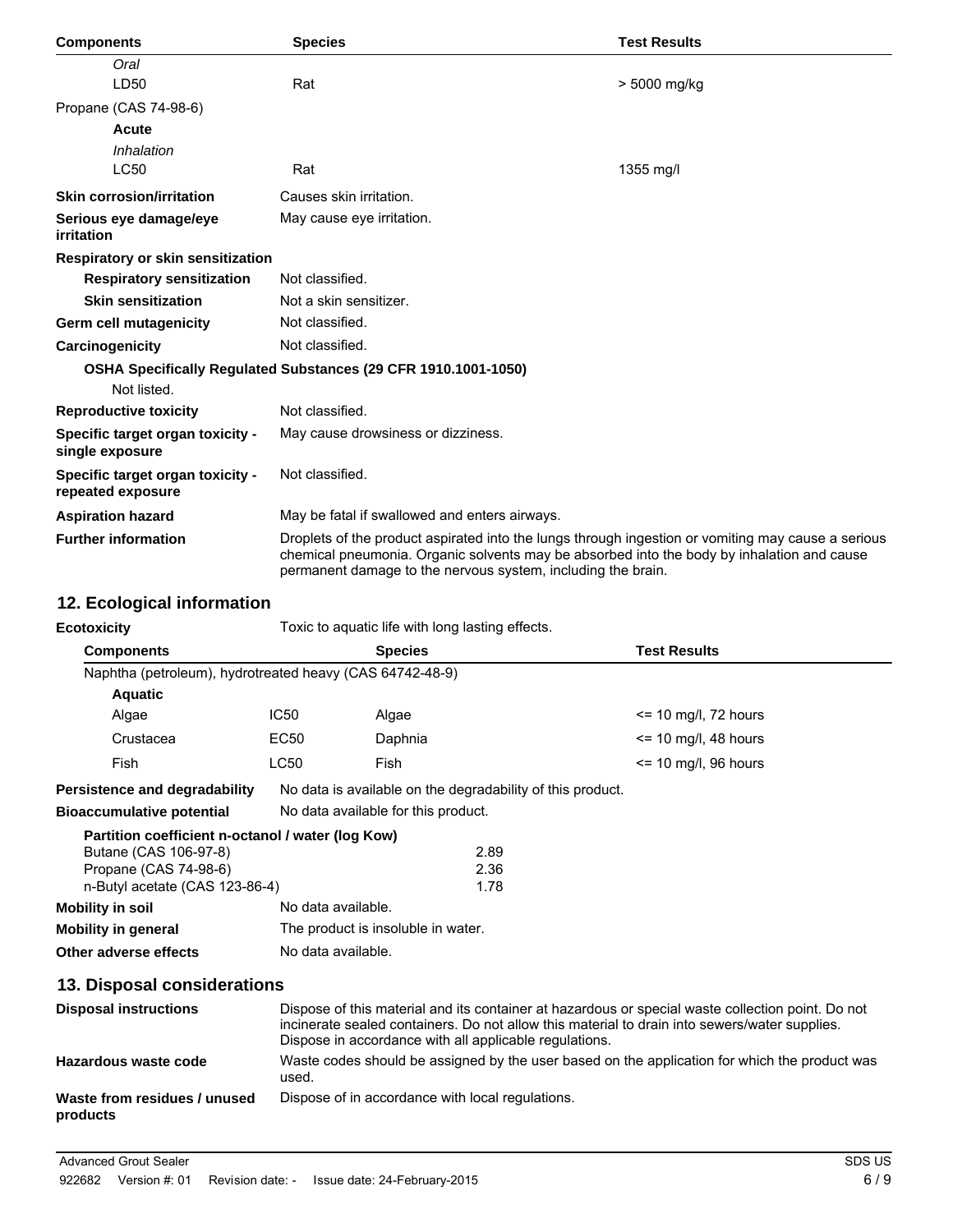| Contaminated packaging | Dispose of in accordance with local regulations. Empty containers should be taken to an approved |
|------------------------|--------------------------------------------------------------------------------------------------|
|                        | waste handling site for recycling or disposal. Do not puncture or incinerate even when empty.    |

## **14. Transport information**

| <b>DOT</b>                            |                                                                                                                  |
|---------------------------------------|------------------------------------------------------------------------------------------------------------------|
| UN number                             | <b>UN1950</b>                                                                                                    |
| UN proper shipping name               | Aerosols                                                                                                         |
| <b>Transport hazard class(es)</b>     |                                                                                                                  |
| <b>Class</b>                          | 2.1                                                                                                              |
| <b>Subsidiary risk</b>                |                                                                                                                  |
| Label(s)                              | 2.1                                                                                                              |
| <b>Packing group</b>                  | Not applicable.                                                                                                  |
| <b>Environmental hazards</b>          |                                                                                                                  |
| <b>Marine pollutant</b>               | Yes                                                                                                              |
| Special precautions for user          | Read safety instructions, SDS and emergency procedures before handling.                                          |
| <b>Packaging exceptions</b>           | 306                                                                                                              |
| Packaging non bulk                    | None                                                                                                             |
| Packaging bulk                        | None                                                                                                             |
| <b>IATA</b>                           |                                                                                                                  |
| UN number                             | UN1950                                                                                                           |
| UN proper shipping name               | Aerosols                                                                                                         |
| <b>Transport hazard class(es)</b>     |                                                                                                                  |
| <b>Class</b>                          | 2.1                                                                                                              |
|                                       | $\frac{1}{2}$                                                                                                    |
| <b>Subsidiary risk</b>                | 2.1                                                                                                              |
| Label(s)<br>Packing group             | Not applicable.                                                                                                  |
| <b>Environmental hazards</b>          | Yes                                                                                                              |
| <b>ERG Code</b>                       | 10 <sub>L</sub>                                                                                                  |
|                                       | Special precautions for user Read safety instructions, SDS and emergency procedures before handling.             |
| <b>IMDG</b>                           |                                                                                                                  |
| UN number                             | <b>UN1950</b>                                                                                                    |
| UN proper shipping name               | <b>AEROSOLS</b>                                                                                                  |
| Transport hazard class(es)            |                                                                                                                  |
| <b>Class</b>                          | 2.1                                                                                                              |
|                                       |                                                                                                                  |
| <b>Subsidiary risk</b>                | 2.1                                                                                                              |
| Label(s)<br>Packing group             | Not applicable.                                                                                                  |
| <b>Environmental hazards</b>          |                                                                                                                  |
|                                       | Yes                                                                                                              |
| <b>Marine pollutant</b><br><b>EmS</b> | $F-D, S-U$                                                                                                       |
|                                       | Special precautions for user Read safety instructions, SDS and emergency procedures before handling. Read safety |
|                                       | instructions, SDS and emergency procedures before handling.                                                      |
| Transport in bulk according to        | Not available.                                                                                                   |
| Annex II of MARPOL 73/78 and          |                                                                                                                  |
| the IBC Code                          |                                                                                                                  |
| <b>General information</b>            | IATA classification is not relevant as the material is not transported by air.                                   |
|                                       |                                                                                                                  |
| 15. Regulatory information            |                                                                                                                  |
| <b>US federal regulations</b>         | This product is a "Hazardous Chemical" as defined by the OSHA Hazard Communication                               |
|                                       | Standard, 29 CFR 1910.1200.                                                                                      |
|                                       | All components are on the U.S. EPA TSCA Inventory List.                                                          |
|                                       | This material contains one or more substances which requires export notification under TSCA                      |
|                                       | Section 12(b) and 40 CFR Part 707 Subpart D:                                                                     |
|                                       | Partially Fluorinated Acrylic Copolymer                                                                          |
|                                       | PMN Number: P-08-0643                                                                                            |
|                                       | TSCA Section 12(b) Export Notification (40 CFR 707, Subpt. D)                                                    |
| Regulated.                            |                                                                                                                  |
|                                       | OSHA Specifically Regulated Substances (29 CFR 1910.1001-1050)                                                   |
| Not listed.                           |                                                                                                                  |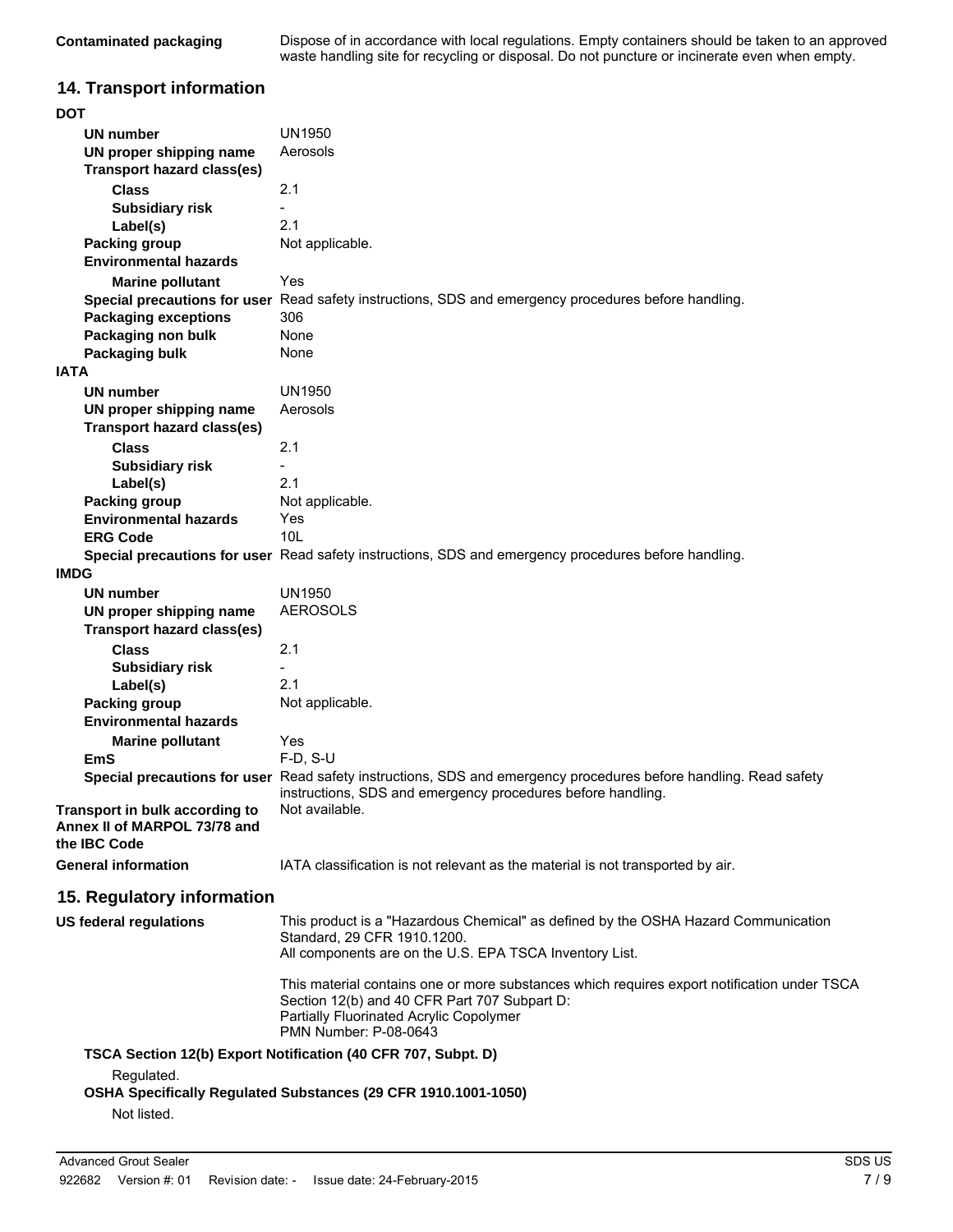#### **CERCLA Hazardous Substance List (40 CFR 302.4)**

| Butane (CAS 106-97-8)          | LISTED |
|--------------------------------|--------|
| n-Butyl acetate (CAS 123-86-4) | LISTED |
| Propane (CAS 74-98-6)          | LISTED |

#### **Superfund Amendments and Reauthorization Act of 1986 (SARA)**

| <b>Hazard categories</b> | Immediate Hazard - Yes |
|--------------------------|------------------------|
|                          | Delayed Hazard - No    |
|                          | Fire Hazard - Yes      |
|                          | Pressure Hazard - Yes  |
|                          | Reactivity Hazard - No |

#### **SARA 302 Extremely hazardous substance**

Not listed.

**SARA 311/312 Hazardous chemical** Yes

**SARA 313 (TRI reporting)** Not regulated.

#### **Other federal regulations**

#### **Clean Air Act (CAA) Section 112 Hazardous Air Pollutants (HAPs) List**

Not regulated.

#### **Clean Air Act (CAA) Section 112(r) Accidental Release Prevention (40 CFR 68.130)**

Butane (CAS 106-97-8) Propane (CAS 74-98-6) **Safe Drinking Water Act**

Not regulated.

#### **(SDWA)**

**US state regulations** This product does not contain a chemical known to the State of California to cause cancer, birth defects or other reproductive harm.

#### **US. Massachusetts RTK - Substance List**

Butane (CAS 106-97-8) Naphtha (petroleum), hydrotreated heavy (CAS 64742-48-9) n-Butyl acetate (CAS 123-86-4) Propane (CAS 74-98-6)

#### **US. New Jersey Worker and Community Right-to-Know Act**

Butane (CAS 106-97-8) Naphtha (petroleum), hydrotreated heavy (CAS 64742-48-9) n-Butyl acetate (CAS 123-86-4) Propane (CAS 74-98-6)

#### **US. Pennsylvania Worker and Community Right-to-Know Law**

Butane (CAS 106-97-8) Naphtha (petroleum), hydrotreated heavy (CAS 64742-48-9) n-Butyl acetate (CAS 123-86-4) Propane (CAS 74-98-6)

#### **US. Rhode Island RTK**

Butane (CAS 106-97-8) n-Butyl acetate (CAS 123-86-4) Propane (CAS 74-98-6)

#### **US. California Proposition 65**

Not Listed.

#### **International Inventories**

| Country(s) or region | <b>Inventory name</b>                                                     | On inventory (yes/no)* |
|----------------------|---------------------------------------------------------------------------|------------------------|
| Australia            | Australian Inventory of Chemical Substances (AICS)                        | No                     |
| Canada               | Domestic Substances List (DSL)                                            | <b>No</b>              |
| Canada               | Non-Domestic Substances List (NDSL)                                       | No                     |
| China                | Inventory of Existing Chemical Substances in China (IECSC)                | No                     |
| Europe               | European Inventory of Existing Commercial Chemical<br>Substances (EINECS) | No                     |
| Europe               | European List of Notified Chemical Substances (ELINCS)                    | Yes                    |
| Japan                | Inventory of Existing and New Chemical Substances (ENCS)                  | <b>No</b>              |